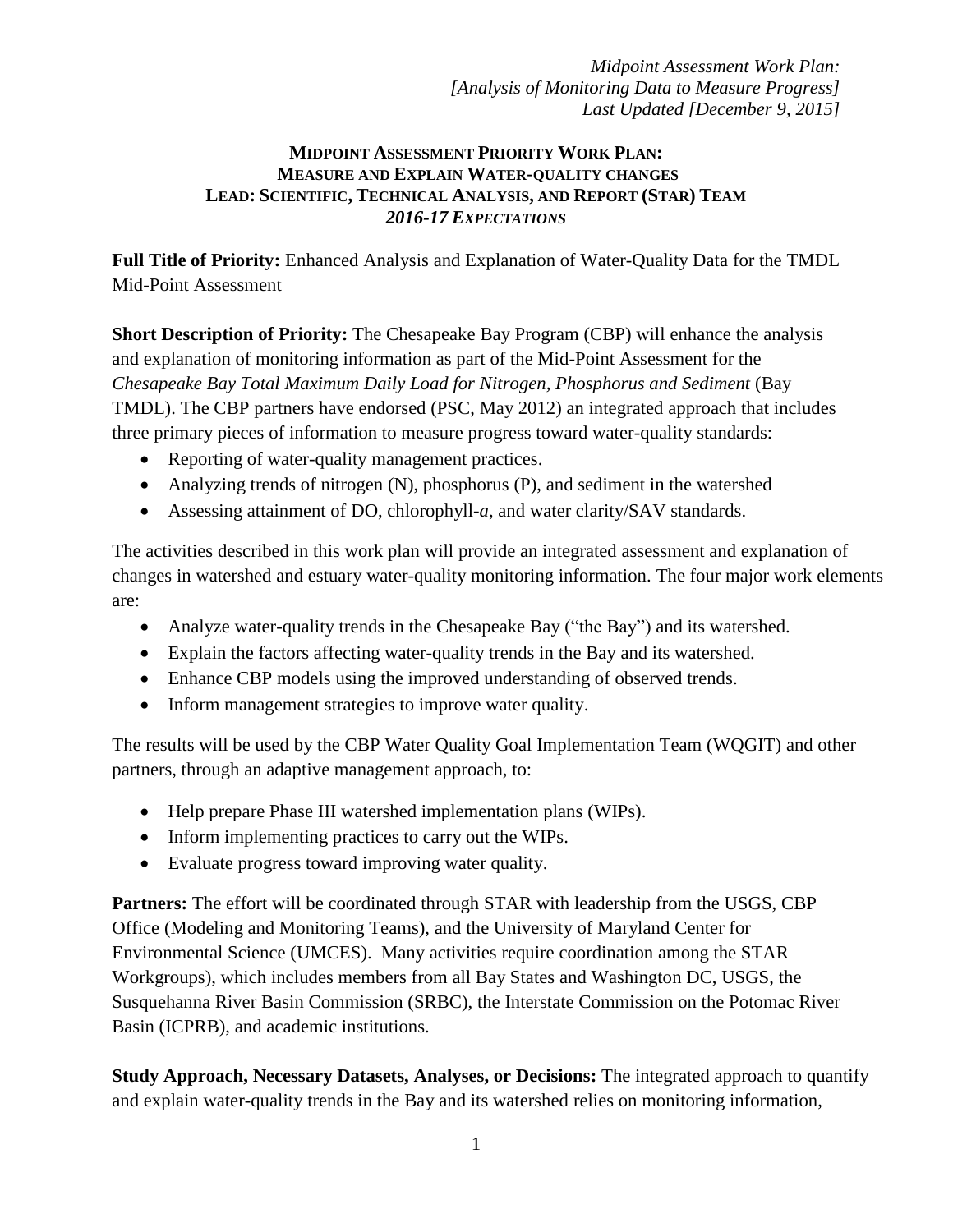enhanced data on the implementation of best management practices (BMPs), and use of several analytical tools (including statistical tools, CBP WSM and estuary models, USGS SPARROW model, and GW models). The following activities will be coordinated through the CBP STAR team and interaction with the WQGIT:

- Analyze water-quality trends in the Bay and its watershed.
- Explain the factors affecting water-quality trends in the Bay and its watershed.
- Enhance CBP models using the improved understanding of trends.
- Inform management strategies to improve water quality.

Below is a brief description for each major work element, with the associated expectations (including planned products) for 2016-17. Reports already produced by the project are summarized under "deliverables" at the end of the document.

## *Element 1: Analyzing water quality trends in the Bay and its watershed.*

This element consists of two primary items:

- Assess changes in nutrients and sediment in the Bay watershed.
- Analyze changes in water-quality in the Bay and tidal tributaries.

*Analyze trends of N, P, and sediment in the watershed*. The USGS will work with the CBP Status and Trends Team to provide an annual update of trends in N, P, and sediment loads for two time periods: 1985 to present, and the most recent 10 year period. The USGS will work with the STAR and CBP Office on approaches to compare and communicate the newly reported trend in flow-normalized loads (using the WRTDS method developed by the USGS) with watershed model results and Bay TMDL allocations/targets loads. Expectations for 2016-17 include:

- Release flow-normalized trend in load results for nontidal monitoring stations having at least nine years of observations through 2014. Post results on USGS trend WWW site, (and as CBP indicators), and release report summarizing methodologies to incorporate uncertainty. (USGS)
- In spring 2016, prepare and release flow-normalized loads for the nine river-input monitoring (RIM) stations and update trends through 2015 on USGS trend WWW site and as new CBP indictor. (USGS)
- Work with partners to incorporate results from nontidal network load and trend computations into mid-point assessment, milestone assessments, and WIP3 preparation. USGS and CBP partners)
- In spring 2017, Prepare and release flow-normalized loads for the nine river-input monitoring (RIM) stations and update trends through 2016 on USGS trend WWW site and as new CBP indictor. (USGS)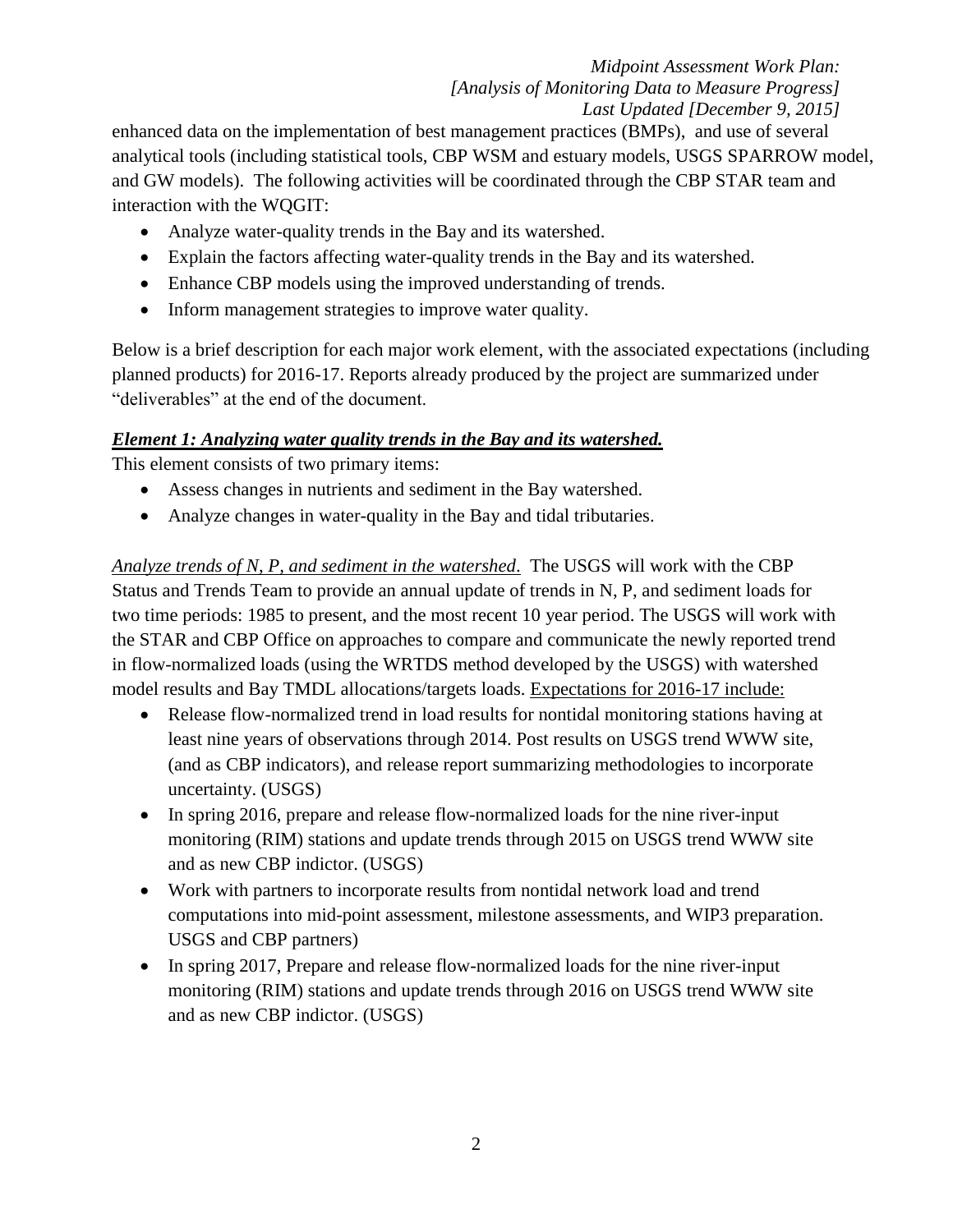### *Analyze trends of water quality in the estuary and tidal tributaries*.

The CBP Office will work with the Maryland Department of Natural Resources (MD DNR) and the Virginia Department of Environmental Quality (VA DEQ) to summarize and communicate annual analyses of trends in tidal water quality constituents. Expectations for 2016-17 include:

- Summary report of trends in estuarine WQS attainment, 1985-2014 (CBP Monitoring Team)
- Interactive visualization tools of WQS attainment trends on chesapeakebay.net (CBP Monitoring Team)
- Presentation that communicates linkages and reasons for differences between attainment patterns and water quality variable patterns (CBP Monitoring Team)
- Summary report of 1999-2015 GAM-computed trends for secchi depth, chlorophyll-*a*, dissolved oxygen, total phosphorus, total nitrogen (CBP Monitoring Team, MD DNR, VA DEQ)
- Preliminary results on 1985-2015 trends and flow-adjusted trends in tidal WQ (CBP) Monitoring Team, MD DNR, VA DEQ)

### *Element 2: Explain water-quality trends in the Bay and its watershed.*

An integrated approach to explaining water-quality trends in the Bay and its watershed is being conducted. The effort will both geographically-specific and watershed-wide approaches to explain trends in the nontidal and estuarine areas. The team will investigate approaches for explaining trends in relation to both anthropogenic factors (including implementation of waterquality management practices and land-use changes) and natural factors (such as residence times of nutrients and sediment). The team will also work to describe the observed changes in relation to distinct "source sectors," including wastewater treatment plants, agriculture, and urban/suburban areas. The team will advance the integration of findings to explain the relation of changes in N, P, and sediment loads from the watershed to changes in tidal water quality.

For the watershed, the team will examine the relation between observed changes in nutrient and sediment loads at selected CBP monitoring stations and factors such as: (1) changes in nutrient (such as fertilizer, manure, and air deposition) and sediment sources, (2) land-use change, (3) implementation of practices to reduce nutrients and sediment, and (4) the influence of watershed and hydrologic properties. The team will utilize a variety of statistical and analytical tools (e.g. USGS SPARROW model, ground-water models, and the CBP WSM) to help examine regional and local processes affecting trends in nutrient and sediment loads. Results from small watershed studies being conducted by USGS and academic institutions will also be used to help understand processes affecting water-quality change. The team will interface with academic partners to focus on different topics.

In the tidal tributaries and mainstem of the Bay, the team will focus on explaining changes in in DO, clarity/SAV, chlorophyll-*a*, and associated parameters. Results from the watershed efforts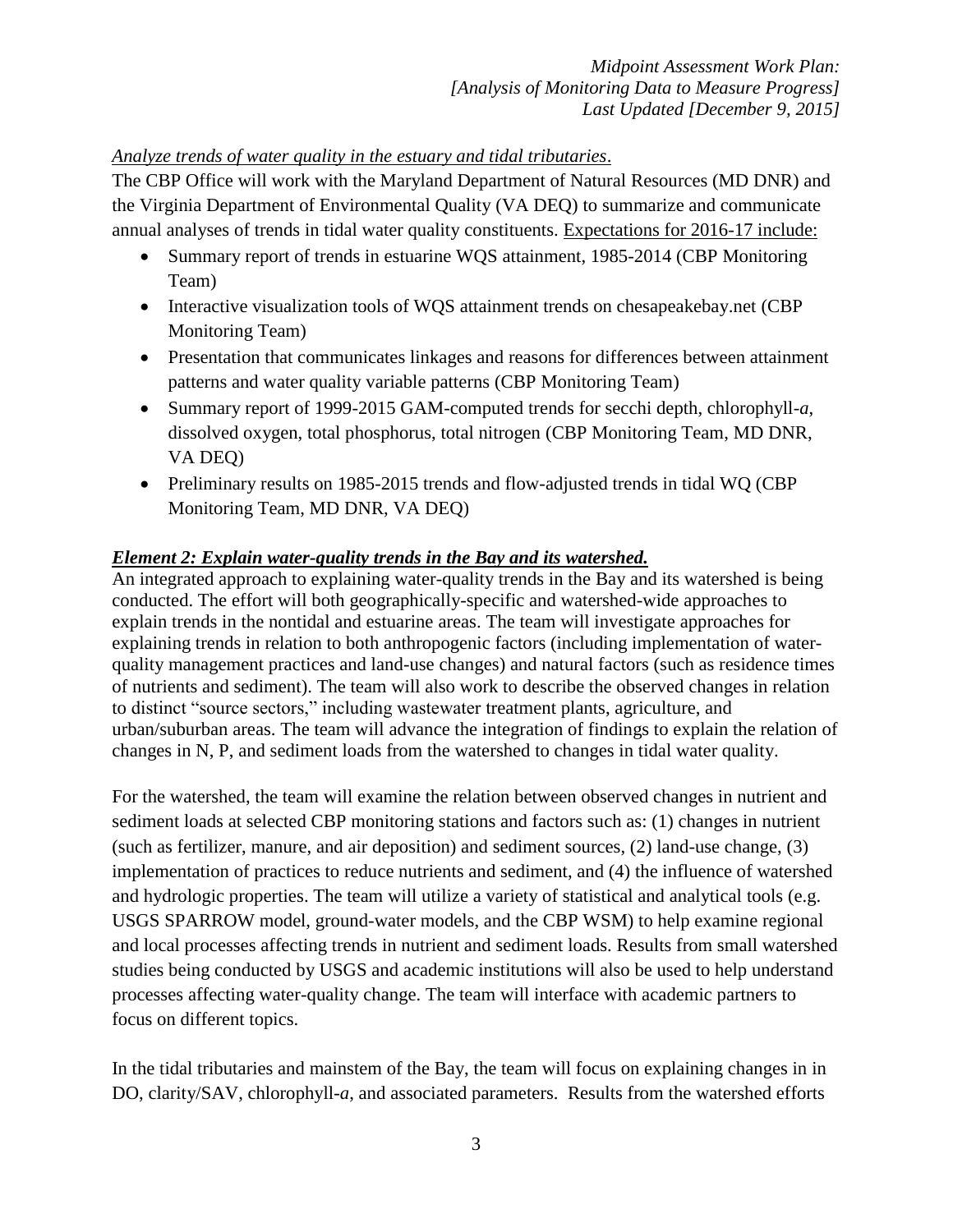described above will be used to help explain trends in estuarine water quality and associated patterns in attainment of water quality criteria. The factors to be examined include: (1) inputs of nutrient and sediment loads from the watershed, (2) implementation of practices to reduce nutrients and sediment, (3) influence of estuarine properties and processes, and (4) climatic forces. The effort will include STAR, the CBP monitoring team, the CBP modeling team, the USGS, and state and academic partners. Expectations for 2016-17 include:

- Release report of nutrient and sediment sources and changes in urban and agricultural watersheds and associated communication products summarizing key results. Winter, 2016. (USGS)
- Prepare descriptive summaries of observed nontidal trends and loads in relation to major geographic features (river basins and regions) as well as source sectors. (USGS)
- Release report describing spatial and temporal changes in land use and nutrient sources in the Chesapeake Bay Watershed to support assessments of changes in nontidal streams and estuaries. (USGS and CBP Modeling team)
- Release report describing spatial and temporal patterns of BMP implementation and expected effects across Chesapeake Bay Watershed to support assessments of changes in nontidal streams and estuaries.(USGS and CBP modeling team)
- Prepare summaries of results from a suite of ongoing regional statistical analyses linking observed changes in load with changes in land use, nutrient sources, and BMP implementation. (USGS and CBP Monitoring/Modeling Teams)
- Prepare reports describing approaches to determine ground-water age distributions in the Potomac River Basin and methods to apply this information to assessments for the Chesapeake Watershed. (USGS and JHU)
- Contribute to STAC workshop on the development of recommendations for modeling and long term monitoring to address Susquehanna Reservoir system and its impact on Chesapeake Bay.(USGS, UMCES, CBP modeling team)
- STAC GAMs Review report (CBP Monitoring Team, STAC)
- Draft results using GAMs to link all tidal stations to fall-line loads (CBP Monitoring Team, MD DNR, USGS, VA DEQ)
- Draft results linking below fall-line inputs to tidal water quality data (CBP Monitoring Team, MD DNR, USGS, VA DEQ)

# *Element 3: Enhance CBP Models using improved understanding of monitoring data and load delivery*

The CBP modeling team will use the increasing amount and understanding of monitoring data to enhance the WSM and estuary models. The planned enhancements are explained in additional work plans that were prepared for the Mid-point Assessment of the TMDL. The USGS SPARROW and Explaining Trends teams will work with the CBP modeling team to use an improved understanding of the significance of selected variables to inform the CBP WSM. The USGS SPARROW team will also be enhancing their models to provide partners with a finer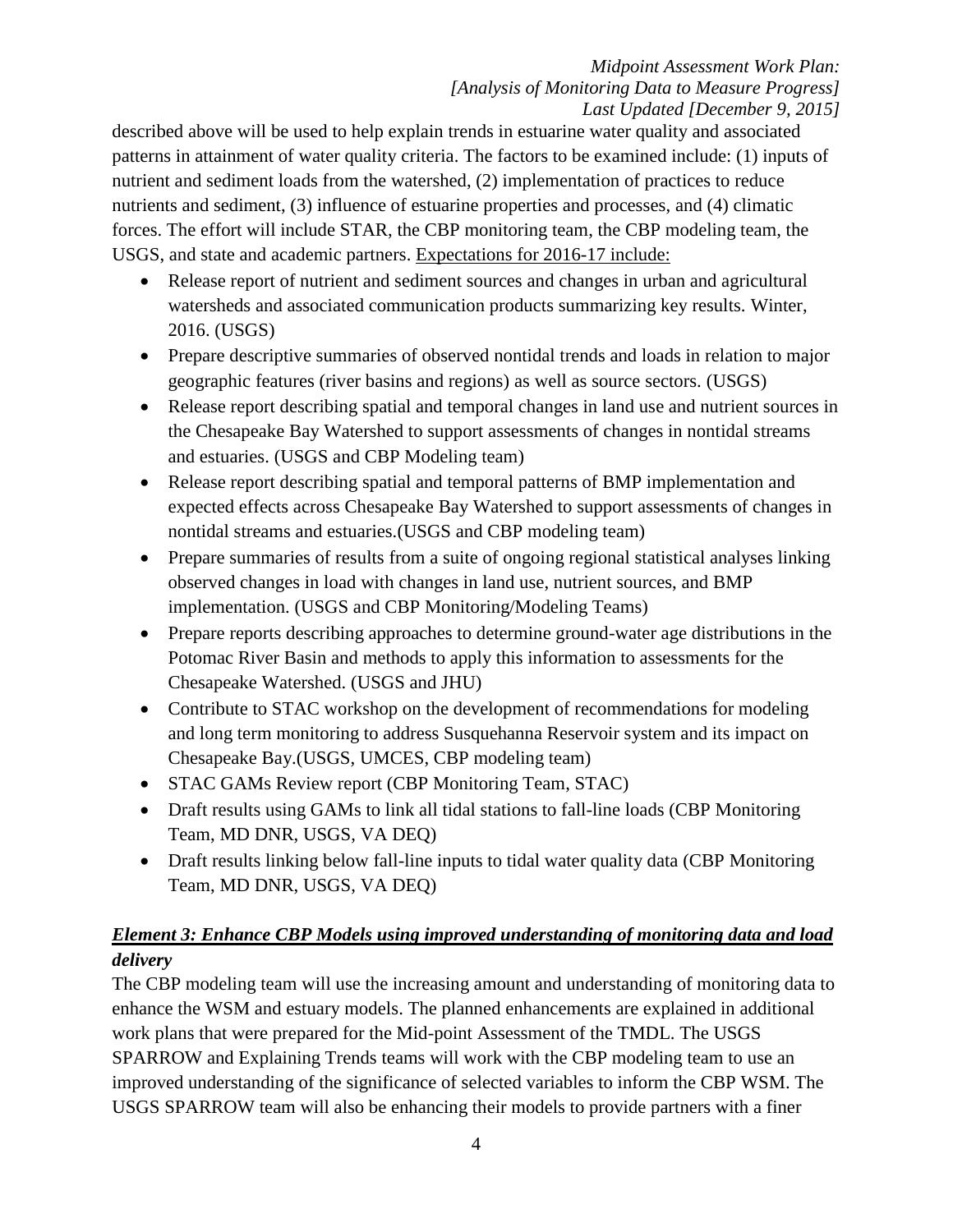resolution of geographic information that can be used by partners to help focus implementation of practices for the TMDL. Expectations for 2016-17 include:

In 2015, initial draft analyses were provided to the CBP modeling team from incorporation into phase 6 of the CBPWSM. In 2016, activities are focused on providing peer reviewed documents on this information.

- Publish article on SPARROW land-to-water delivery factors that are being used to improve the spatial characterization of nitrogen and phosphorus delivery in WSM. (USGS)
- Publish article on SPARROW land use delivery and septic loads that are used to support WSM calibration. (USGS)
- Continue SPARROW modeling efforts to inform selection of land-to-water and stream-toriver delivery factors for the Phase 6 WSM (CBP Modeling team, ICPRB, USGS) – Spring 2016.
- Publish articles on the determination of groundwater age distribution that are being incorporated into phase 6 of the WSM. (USGS and JHU)
- Publish articles on the role of floodplains as a source and sink for suspended sediment to support an improved characterization of sediment transport processes in the watershed model. (USGS)
- Continue efforts to integrate and compare reported changes in BMP implementation, observed changes in water quality, and expected (i.e. modeled) changes in water quality since 1985 (CBP modeling team, USGS, partners).

*Element 4: Inform management strategies to improve water quality.* Results of the efforts described above will be used by the CBP WQGIT and other partners, through an adaptive management approach, to:

- Help prepare Phase III Watershed Implementation Plans
- Inform implementation of practices to carry out the WIPs
- Evaluate progress toward improving water quality

The primary audiences and associated products for communicating the efforts described above include:

- Science Audience/WQGIT workgroups: Technical Reports/Journal articles.
- WQGIT; Federal and State managers on Management Board: Science Fact Sheets/tailored PowerPoint presentations/briefings.
- Implementers: local governments/conservation districts/watershed organizations: less complex and more geographically specific explanations and clear statements of implications for ongoing implementation programs and efforts.

The project team will provide key results to these groups using different communication products so they can better apply the CBP adaptive management framework to focus and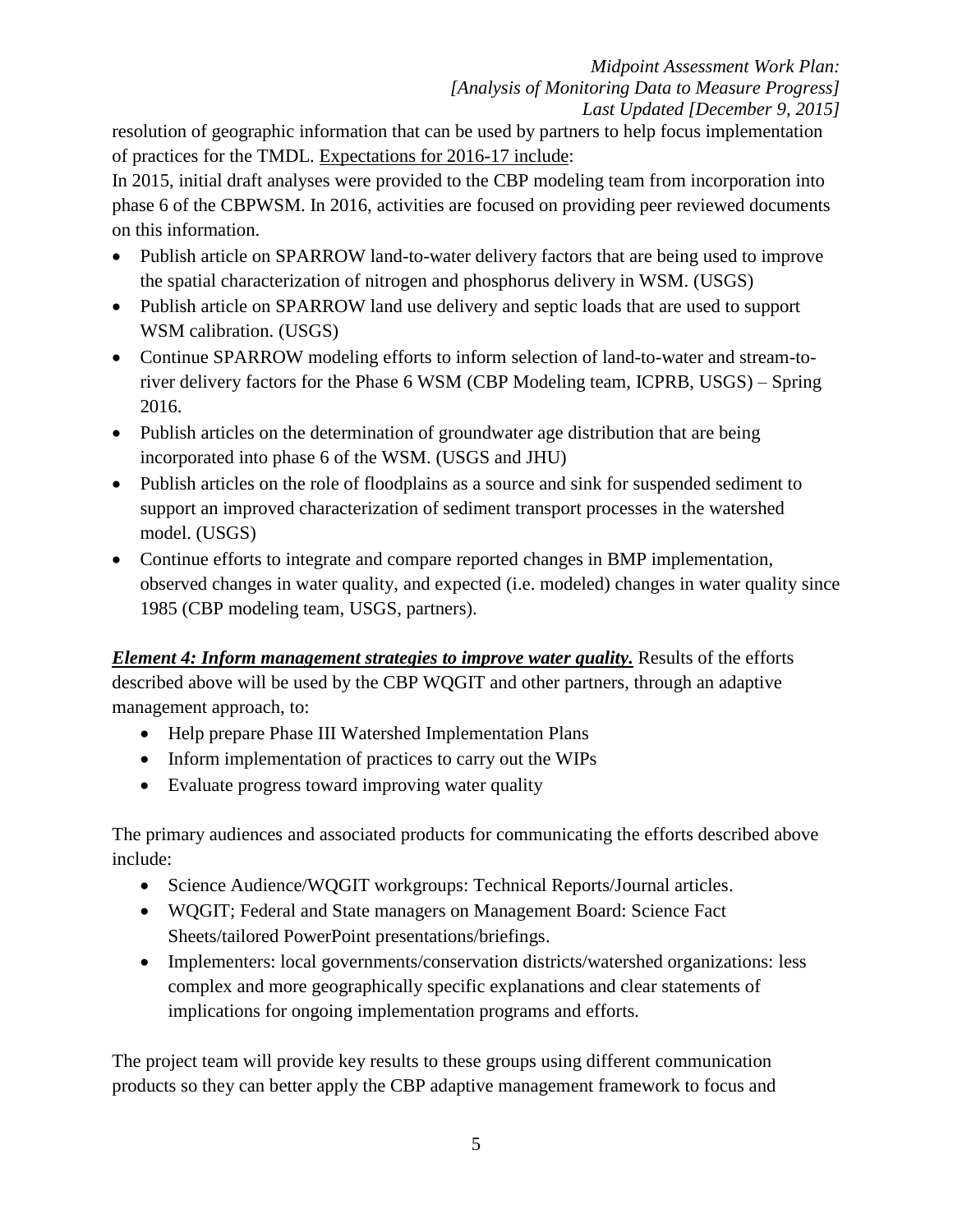Additionally, the information will be available for inclusion into decision-support tools (such as ChesapeakeStat) and other WWW applications. This effort will require interaction between STAR and CBP Communications Office.

## Expectations for 2016-17:

In 2016 and into 2017, a significant priority is to support getting the results of newly released trends and ongoing analyses into the hands of the collective partnership in a manner that supports MPA, milestones, and WIP 3 development. Key planned activities and anticipated products include:

- Convene a technical team to facilitate interaction between technical experts on the trend teams and CBP and jurisdictional representatives.
- Provide a basin characterization for the network in order to guide the use of appropriate monitoring data for support of evaluation of specific jurisdictions, watersheds, and source sectors.
- Provide selected results through Webinars (to supplement presentations provided directly to the WQ GIT).

# **Previous and Long-term Produces:**

Products released in 2015 include:

- Eastern Shore Trends report, which explains nitrogen and phosphorus trends and conditions (USGS).
- Final STAC "Management Effects on Water Quality Trends" Workshop report (USGS and partners)
- Maps illustrating trends in N, P, surface chlorophyll-*a*, and water clarity at long-term tidal water quality monitoring stations (CBP, MD DNR, VA DEQ, partners).
- A preliminary analysis of trends in concentrations of key tidal water quality parameters at all long-term tidal water quality monitoring stations using GAMs (CBP, MD DNR, VA DEQ, partners).
- An analysis of trends in attainment of DO, chlorophyll-*a*, and water clarity/SAV criteria, using existing (as of Spring 2015) water quality standards assessment methods (CBP).
- A comparison of results using the newly developed GAMs method with results using the Season Kendall methods currently in use by the MD DNR and VA DEQ (CBP, MD DNR, VA DEQ, partners).

# Potential additional longer-term products:

In addition to the products listed under each element, there are other articles and reports being considered by the team and collaborators including:

• Publish comparative study of GAMs and WRTDS application to Patuxent River estuary (UMCES, EPA ORD, USGS)